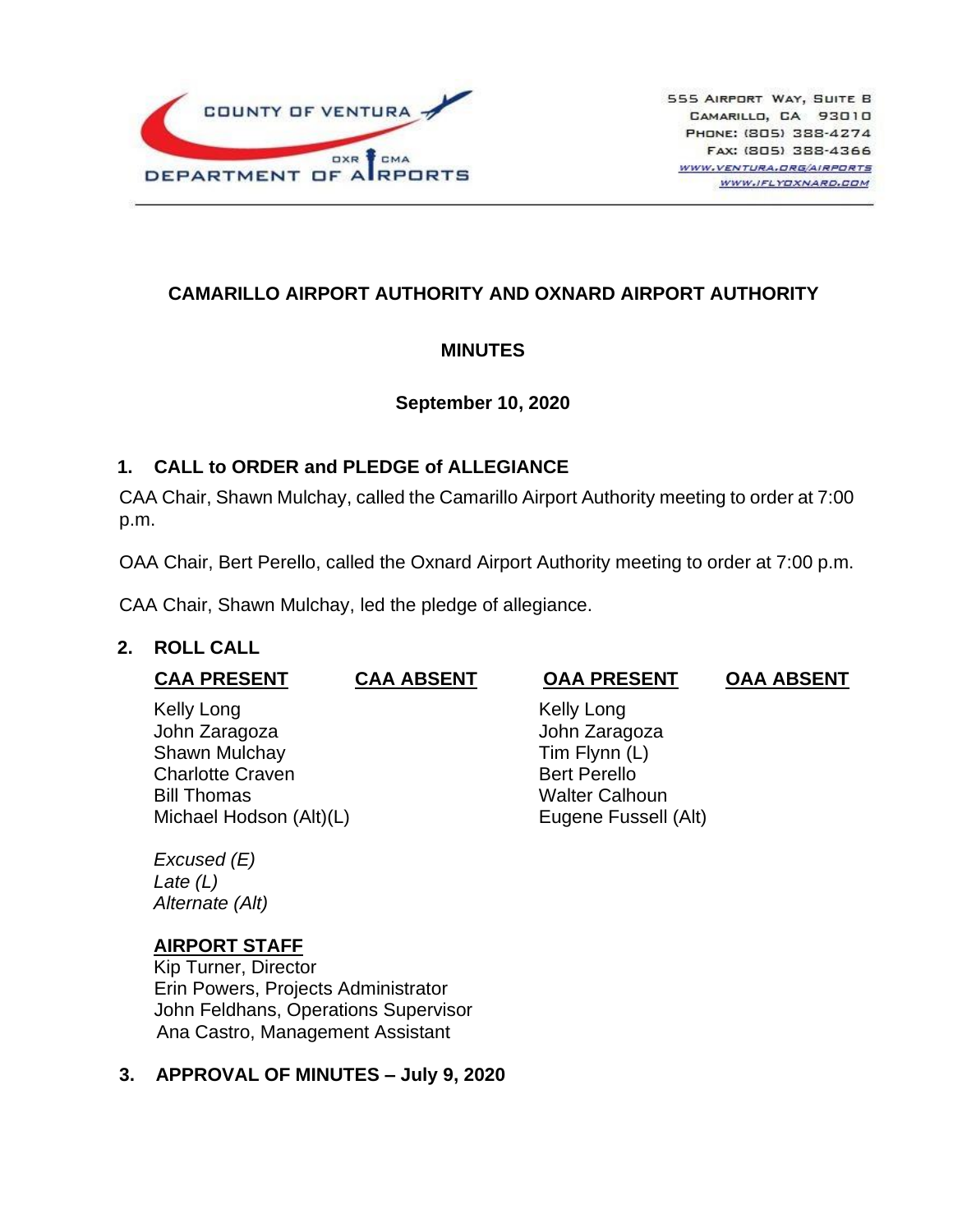*Camarillo Airport Authority: Public Member Bill Thomas moved to approve the July meeting minutes and Councilmember Charlotte Craven seconded the motion. All others voted and the motion passed unanimously.*

*Oxnard Airport Authority: Public Member Walter Calhoun moved to approve the July meeting minutes and Supervisor Kelly Long seconded the motion. All others voted and the motion passed unanimously 4-0. Mayor Tim Flynn was absent for the vote.* 

### **4. PUBLIC COMMENT PERIOD**

None

- **5. UNFINISHED BUSINESS – NONE**
- **6. NEW BUSINESS**

#### **OXNARD AIRPORT AUTHORITY**

#### **A. Subject: Receive and File a Summary of the Tenant Workshop Held on August 25, 2020 for the Oxnard Airport Runway 7-25, Taxiway Connectors, and Parallel Taxiway Pavement Reconstruction Project.**

#### **Recommendation:**

Staff requests that your Commission/Authority receive and file a summary of the tenant workshop held on August 25, 2020 for the Oxnard Airport Runway 7-25, Taxiway Connectors, and Parallel Taxiway Pavement Reconstruction Project.

Director Kip Turner introduced the item and stated that projects administrator Erin Powers would provide additional information. Ms. Powers shared that Mead & Hunt, Inc. led the tenant workshop that took place on August 25, 2020. The purpose of today's presentation is to share a summary of the workshop including feedback that was received, and to answer any questions Authority members may have about the project. Ms. Powers introduced Chuck McCormick who is the project manager with Mead & Hunt, Inc. Mr. McMormick introduced his team at Mead & Hunt, Inc. who includes Jeff Leonard/Principalin-Charge, Jannet Loera/Civil Design Lead, and Alex Radovanovich/Civil Engineer. Mr. McCormick and team went over a PowerPoint presentation outlining the project overview/description and phasing options. Mr. McCormick shared that future workshops are planned in the October and January timeframe. Mr. McCormick and team, and airport staff responded to general questions posed by Authority members. Councilmember Bert Perello commented that at some point in the near future he would like to know whether airport tenants will receive rent relief for the period that the runway will be closed during the project. A discussion took place regarding the feasibility of phasing option Alternative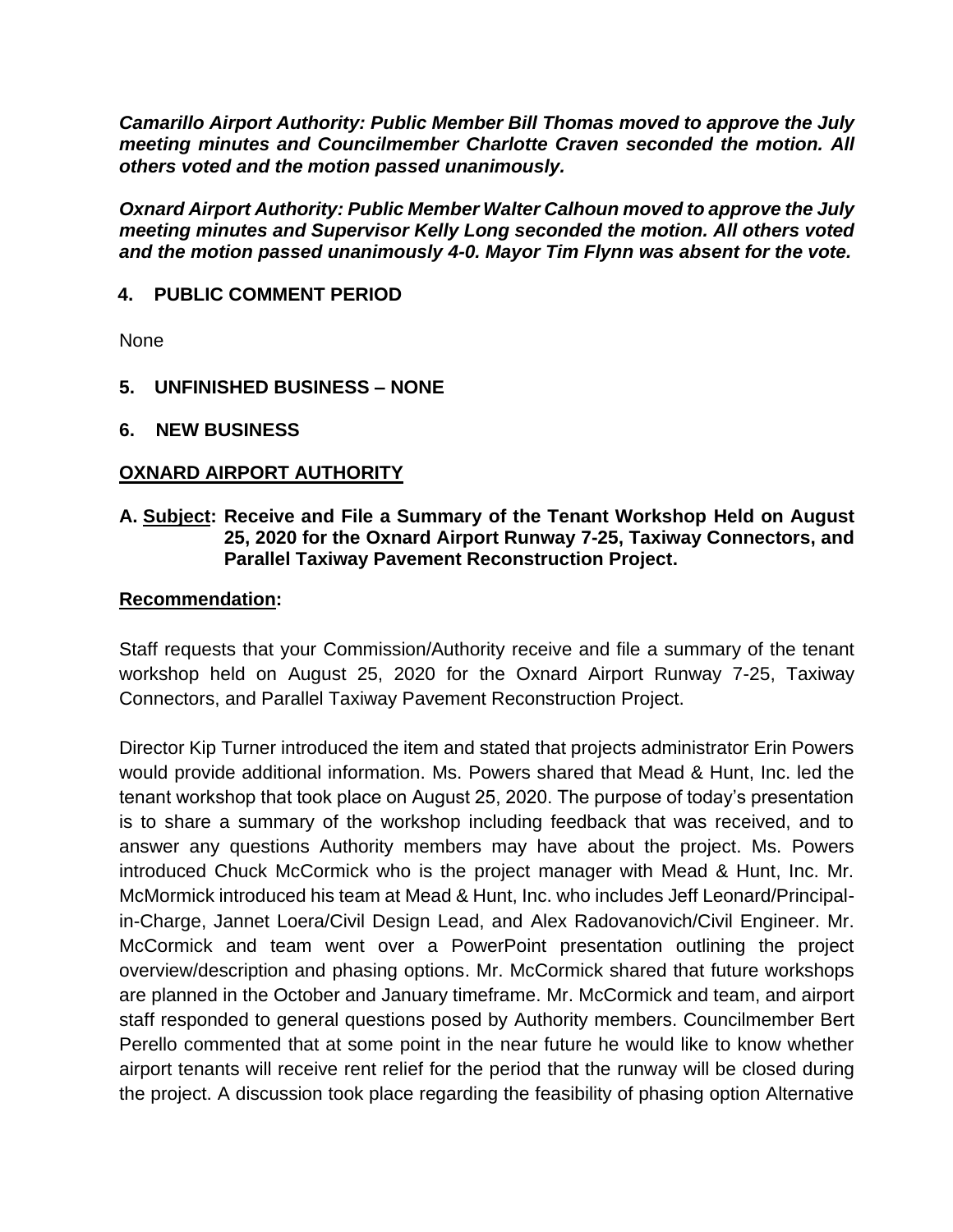4. It was requested that airport staff consult with the Federal Aviation Administration (FAA) to determine if they concur with Mead & Hunt, Inc. that Alternative 4 is not a feasible option.

*Oxnard Airport Authority: Councilmember Bert Perello moved to approve staff's recommendation, subject to airport staff seeking clarification regarding the feasibility of phasing option Alternative 4 and reporting back to the Oxnard Airport Authority, and Mayor Tim Flynn seconded the motion. All others voted in favor and the motion passed unanimously.*

### **CAMARILLO AIRPORT AUTHORITY**

**B. Subject: Approval of, and Authorization for the Director of Airports or his Designee to Execute, the Fifth Amendment to Lease with Fresh Concepts, LLC to Expand the Leased Premises.**

#### **Recommendation:**

Staff requests that your Commission/Authority recommend that the Board of Supervisors:

Approve, and authorize the Director of Airports or his designee to execute, the Fifth Amendment to Lease with Fresh Concepts, LLC (Fresh Concepts) for additional area to be added to the leased premises.

Director Kip Turner introduced the item and shared that the lease amendment allows the Waypoint Café located at Camarillo Airport the ability to expand their outdoor seating area. The expansion is needed to comply with social distancing requirements related to the COVID-19 pandemic. It was clarified that the lease amendment will be permanent even though it came to fruition as a result of the pandemic.

#### *Camarillo Airport Authority: Councilmember Charlotte Craven moved to approve staff's recommendation and Supervisor Kelly Long seconded the motion. All others voted in favor and the motion passed unanimously.*

#### **7. DIRECTOR'S REPORT**

Director Kip Turner shared an update on the Aspen Option Agreement which was approved by the Aviation Advisory Commission on July 6, 2020 and by the Oxnard Airport Authority on July 9, 2020. The Option Agreement was scheduled to go before the Board of Supervisors on July 28, 2020 however Mr. Turner pulled the item from the Board's agenda for further vetting. Mr. Turner also shared that RKR, Inc. experienced delays with the CloudNine Project related to COVID-19, and their current Option Agreement was set to expire on September 10, 2020. Due to the time-sensitive nature of this matter, an extension to the current Option Agreement went before the Board of Supervisors on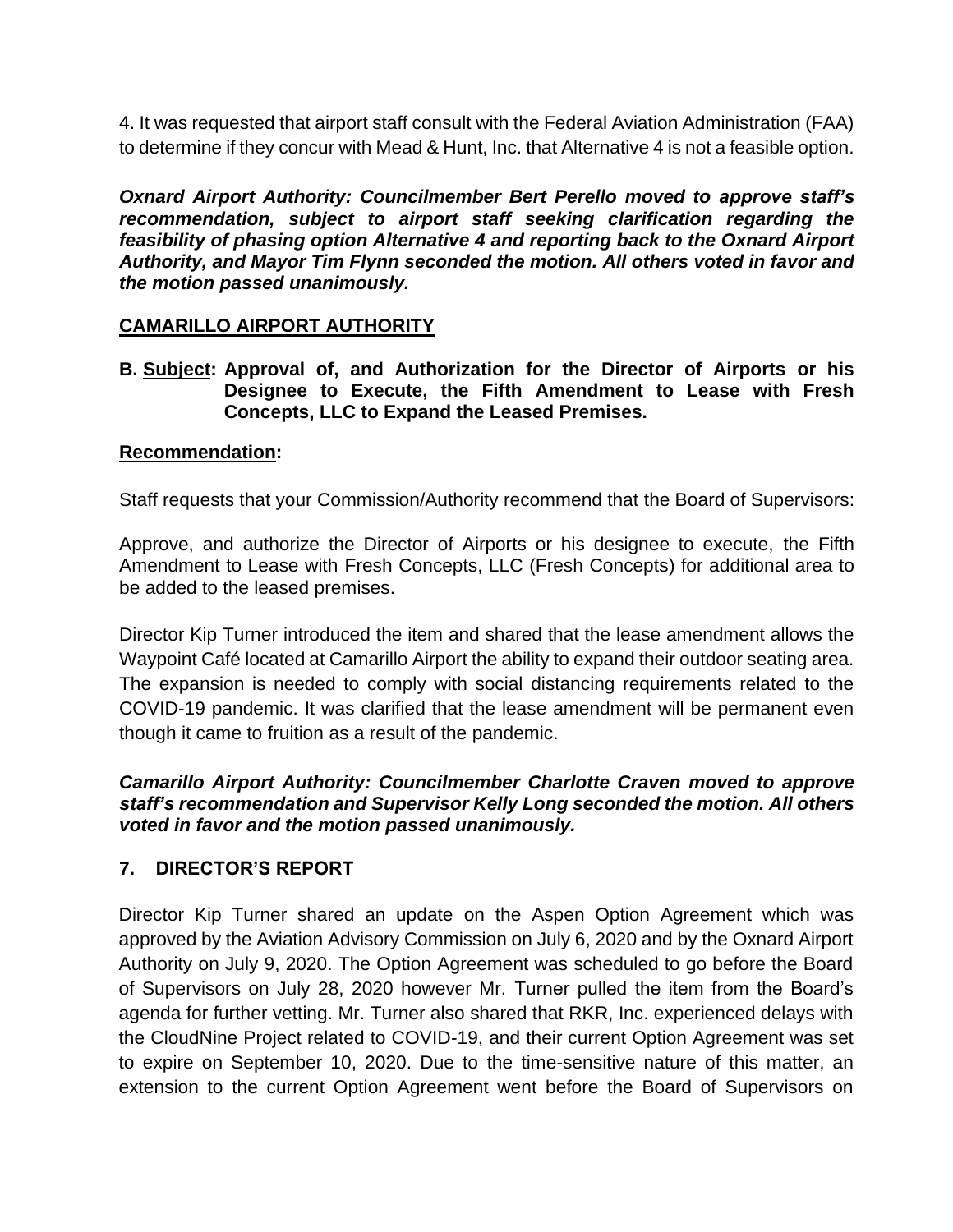September 1, 2020. The Board approved an extension to March 10, 2021. Lastly, Director Turner anticipates bringing the hangar lease item before the Commission on November 2, 2020, the Camarillo and Oxnard Airport Authorities on November 12, 2020, and the Board of Supervisors on December 8, 2020.

# **8. REPORTS**

Monthly Activity Report – June, July 2020 Monthly Noise Complaints – June, July 2020 Consultant Reports – June, July 2020 Airport Tenant Project Status – August 2020 Project Status – August 2020 Rotation Schedule Meeting Calendar

*It was requested that airport staff separate airside citations and landside citations in the monthly activity report going forward. Reports were received and filed.*

# **9. CORRESPONDENCE**

Letter dated June 25, 2020 from Dave Nafie to Charlotte Jones, Federal Aviation Administration Western-Pacific Region re: OXR Airport Operating Certificate – Class III; Annual Tabletop Exercise; Request for Extension

Letter dated June 25, 2020 from Erin Powers to Mike Barrow, Toro Enterprises, Inc. re: Camarillo Airport – NE Hangar Development, Phase 1 Construction Project; FAA AIP No.: 3-06-0339-036-2017; Spec. No. DOA 17-01; Proj. No. CMA-195; Utilization of Unlisted Subcontractor; D & D Laser Screed

Letter dated June 29, 2020 from Madeline Herrle to Jackie Rose, Ventura County Animal Services re: Memorandum of Understanding – Camarillo Airport Business Park

Letter dated July 1, 2020 from Madeline Herrle to Mario Pena, Dba N & N Transport re: Parking Lot Lease – Camarillo Airport Business Park

Letter dated July 8, 2020 from Madeline Herrle to Mark Sullivan, The Law Office of Mark F. Sullivan re: Public Records Request dated June 16, 2020

Letter dated July 31, 2020 from John Feldhans to Airport Response Partner re: Annual Oxnard Airport Table Top Exercise

Letter dated August 12, 2020 from Kip Turner to Lucila Arango re: Arango Letter of Intent / Oxnard Airport

Notice re: Oxnard Airport Runway 7-25, Taxiway Connectors, and Parallel Taxiway Reconstruction Project Tenant Workshop